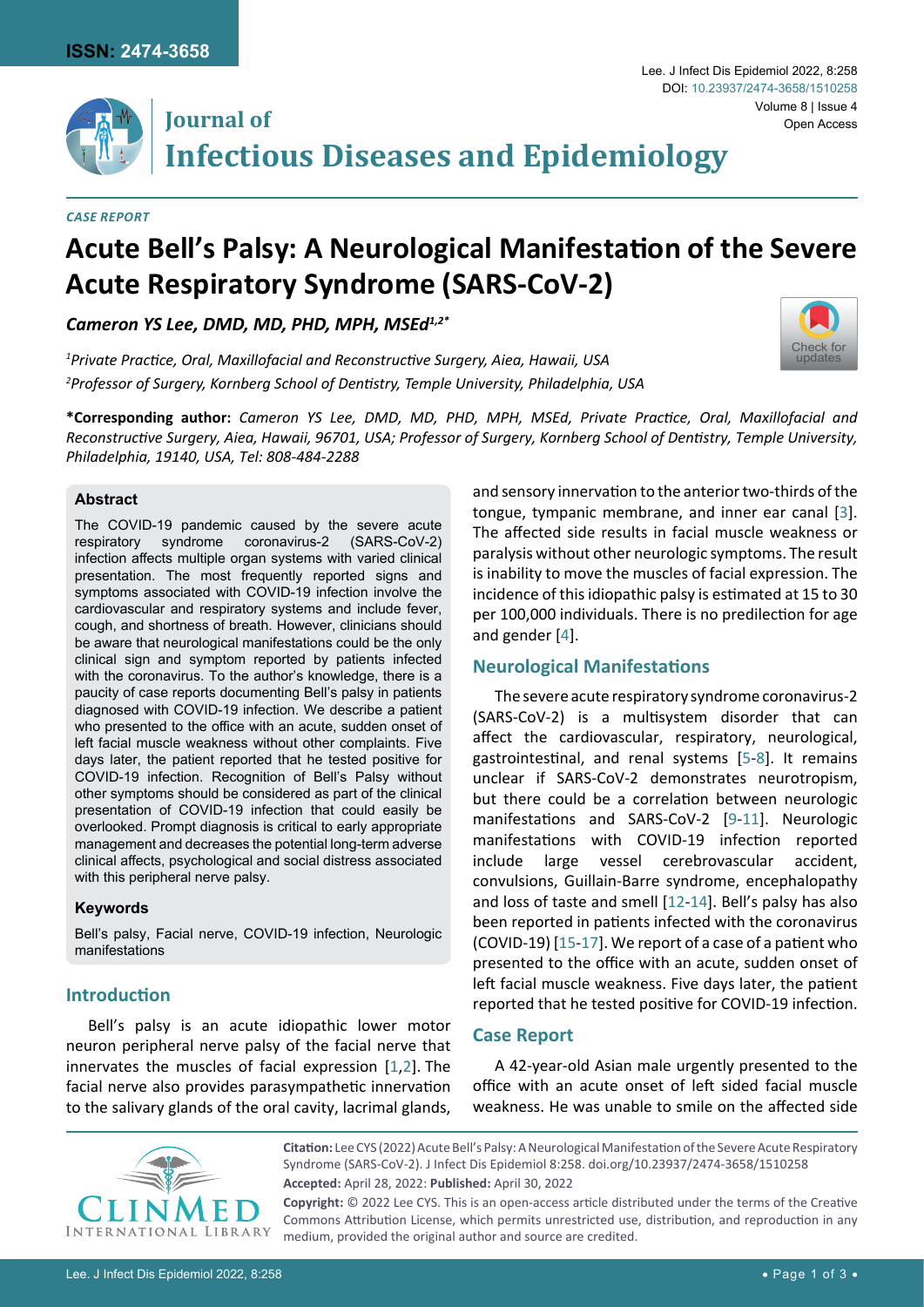that was noticed by his wife when he woke up in the morning. The patient also was not able to close his left upper eye lid. He reported no other neurologic complaints. Medical history was unremarkable. He was not taking any medications and denied any allergy to medications. Maxillofacial examination revealed facial asymmetry with facial droop of the cheek and angle of the mouth, loss of the nasolabial fold and excess pooling of saliva. The patient had difficulty smiling, wrinkle the left forehead and close the upper lid of the eye with verbal commands all consistent with a lower motor neuron facial nerve palsy. He denied any specific cardiovascular or respiratory symptoms, such as chest pain, shortness of breath, cough, or fatigue. The remaining physical examination was unremarkable, and no other neurological deficits observed. A diagnosis of acute Bell's palsy (House-Brackmann Grade 4) without other medical or neurologic etiology was made. To regain function of the facial muscles and avoid potential long-term complications such as facial asymmetry, anosmia, speech impairment, permanent eye injury and quality of life, the patient was prescribed a 7-day course of oral antiviral medication (acyclovir 400 mg five times per day) and a steroid regimen of prednisone 40 mg per day [\[18](#page-2-9)]. To prevent corneal abrasion, the patient was prescribed artificial tears and an eye patch to cover the eye. Five days after the consultation and examination, the patient called the office that he refused to take the Covid-19 vaccine and tested positive for coronavirus by real time polymerase chain reaction (RT-PCR) yesterday but, remains asymptomatic.

## **Discussion**

Sudden acute facial paresis or paralysis that appears in 72 hours or less without any definitive etiology is consistent with the diagnosis of Bell's palsy [[3](#page-1-0)].Although the pathogenesis of Bell's palsy remains unclear, different theories have been postulated such as viral infection, inflammation, ischemia, and autoimmune states [\[19](#page-2-10)]. Further, reactivated neurotropic viruses such as herpes simplex virus (HSV), Varicella-zoster virus, Epstein-Barr virus have been associated with Bell's palsy resulting in inflammation and demyelination of the facial nerve [[1](#page-1-6)[,4,](#page-1-1)[19,](#page-2-10)[20](#page-2-11)]. Neurological manifestations are part of the clinical spectrum of COVID-19 and acute facial paresis or paralysis is being reported in greater frequency [\[15](#page-2-2)- [17\]](#page-2-3). It is hypothesized that the coronavirus could enter the central nervous system (CNS) by direct invasion, or through the circulatory system [[21\]](#page-2-12). Moriguchi, et al. [[22](#page-2-13)] isolated RNA from COVID-19 infected patients in the CSF further supporting the view that the coronavirus can directly infect the CNS.

Angiotensin-converting enzyme 2 (ACE2) is the primary functional host receptor for SARS-CoV-2 and plays a key role in the pathogenesis of COVID-19 infections as it is expressed in various tissues of the human body, including the heart, intestine, kidney,

and pulmonary alveolar (type II) cells [\[23](#page-2-4)-[25\]](#page-2-5). Entry of the coronavirus into human cells occurs through the interaction of a receptor-binding domain on the viral spike glycoprotein ectodomain with the ACE2 receptor [\[24](#page-2-6)[,25](#page-2-5)]. High levels of ACE2 receptors in the glial cells and neurons may provide a mechanism for attachment of the spike protein of the coronavirus and the observed neurological symptoms [[26,](#page-2-7)[27\]](#page-2-8).

#### **Conclusion**

As COVID-19 infection is a multisystem inflammatory disorder, Bell's palsy may be a spectrum of neurological manifestations that is being reported in greater frequency. Recognition of Bell's palsy without other symptoms should be considered as part of the clinical presentation of COVID-19 infection that could easily be overlooked. Facial expression is critical to an individual's psychological well-being and interaction in the community. Prompt diagnosis is critical to early appropriate management and decrease the psychological and social distress associated with this peripheral nerve palsy.

#### **Conflict of Interest**

None.

#### **References**

- <span id="page-1-6"></span>1. [Gilden DH \(2004\) Clinical practice. Bell's palsy. N Engl J](https://pubmed.ncbi.nlm.nih.gov/15385659/)  [Med 351: 1323-1331.](https://pubmed.ncbi.nlm.nih.gov/15385659/)
- <span id="page-1-7"></span>2. [Zhang W, Xu L, Luo T, Wu F, Zhao B, et al. \(2020\) The](https://pubmed.ncbi.nlm.nih.gov/30923934/)  [etiology of Bell's palsy: A review. J Neurol 267: 1896-1905.](https://pubmed.ncbi.nlm.nih.gov/30923934/)
- <span id="page-1-0"></span>3. [Baugh RF, Basura GJ, Ishii LE, Schwartz SR, Drumheller](https://pubmed.ncbi.nlm.nih.gov/24189771/)  [CM, et al. \(2013\) Clinical practice guideline: Bell's palsy.](https://pubmed.ncbi.nlm.nih.gov/24189771/)  [Otolaryngol Head Neck Surg 149: S1-S27.](https://pubmed.ncbi.nlm.nih.gov/24189771/)
- <span id="page-1-1"></span>4. [Morris AM, Deeks SL, Hill MD, Midroni G, Goldstein WC, et](https://pubmed.ncbi.nlm.nih.gov/12207155/)  [al. \(2002\) Annualized incidence and spectrum of illness from](https://pubmed.ncbi.nlm.nih.gov/12207155/)  [an outbreak investigation of Bell's palsy. Neuroepidemiol](https://pubmed.ncbi.nlm.nih.gov/12207155/)  [21: 255-261.](https://pubmed.ncbi.nlm.nih.gov/12207155/)
- <span id="page-1-2"></span>5. [Zhu N, Zhang D, Wang W, Li X, Yang B, et al. \(2020\) A](https://pubmed.ncbi.nlm.nih.gov/31978945/)  [novel coronavirus from patients with pneumonia in China,](https://pubmed.ncbi.nlm.nih.gov/31978945/)  [2019. New Engl J Med 382: 727-733.](https://pubmed.ncbi.nlm.nih.gov/31978945/)
- 6. [Guan WJ, Ni ZY, Hu Y, Liang WH, Ou CQ, et al. \(2020\)](https://www.nejm.org/doi/full/10.1056/nejmoa2002032)  [Clinical characteristics of coronavirus disease 2019 in](https://www.nejm.org/doi/full/10.1056/nejmoa2002032)  [China. N Engl Med 382: 1708-1720.](https://www.nejm.org/doi/full/10.1056/nejmoa2002032)
- 7. [Mishra AK, Lal A, Sahu KK, Sargent J \(2020\) Cardiovascular](https://pubmed.ncbi.nlm.nih.gov/32640385/)  [factors predicting poor outcome in COVID-19 patients.](https://pubmed.ncbi.nlm.nih.gov/32640385/)  [Cardiovasc Pathol 49: 107246.](https://pubmed.ncbi.nlm.nih.gov/32640385/)
- <span id="page-1-3"></span>8. [Sahu KK, Siddiqui AD \(2020\) From Hematologist's desk:](https://pubmed.ncbi.nlm.nih.gov/32356307/)  [The effect of COVID-19 on the blood system. Am J Hematol](https://pubmed.ncbi.nlm.nih.gov/32356307/)  [95: E213-E215.](https://pubmed.ncbi.nlm.nih.gov/32356307/)
- <span id="page-1-4"></span>9. [Mao L, Jin H, Wang M, Hu Y, Chen S, et al. \(2020\)](https://pubmed.ncbi.nlm.nih.gov/32275288/)  [Neurologic manifestations of hospitalized patients with](https://pubmed.ncbi.nlm.nih.gov/32275288/)  [coronavirus disease 2019 in Wuhan, China. JAMA Neurol](https://pubmed.ncbi.nlm.nih.gov/32275288/)  [77: 683-690.](https://pubmed.ncbi.nlm.nih.gov/32275288/)
- 10. [Natoli S, Oliveira V, Calabresi P, Maia LF, Pisani A \(2020\)](https://pubmed.ncbi.nlm.nih.gov/32333487/)  [Does SARS-CoV-2 invade the brain? Translational lessons](https://pubmed.ncbi.nlm.nih.gov/32333487/)  [from animal models. Eur J Neurol 27: 1764-1773.](https://pubmed.ncbi.nlm.nih.gov/32333487/)
- <span id="page-1-5"></span>11. [Helms J, Kremer S, Merdji H, Clere-Jehl R, Schenck M,](https://pubmed.ncbi.nlm.nih.gov/32294339/)  [et al. \(2020\) Neurologic features in severe SARS-CoV-2](https://pubmed.ncbi.nlm.nih.gov/32294339/)  [infection. N Engl J Med 382: 2268-2270.](https://pubmed.ncbi.nlm.nih.gov/32294339/)